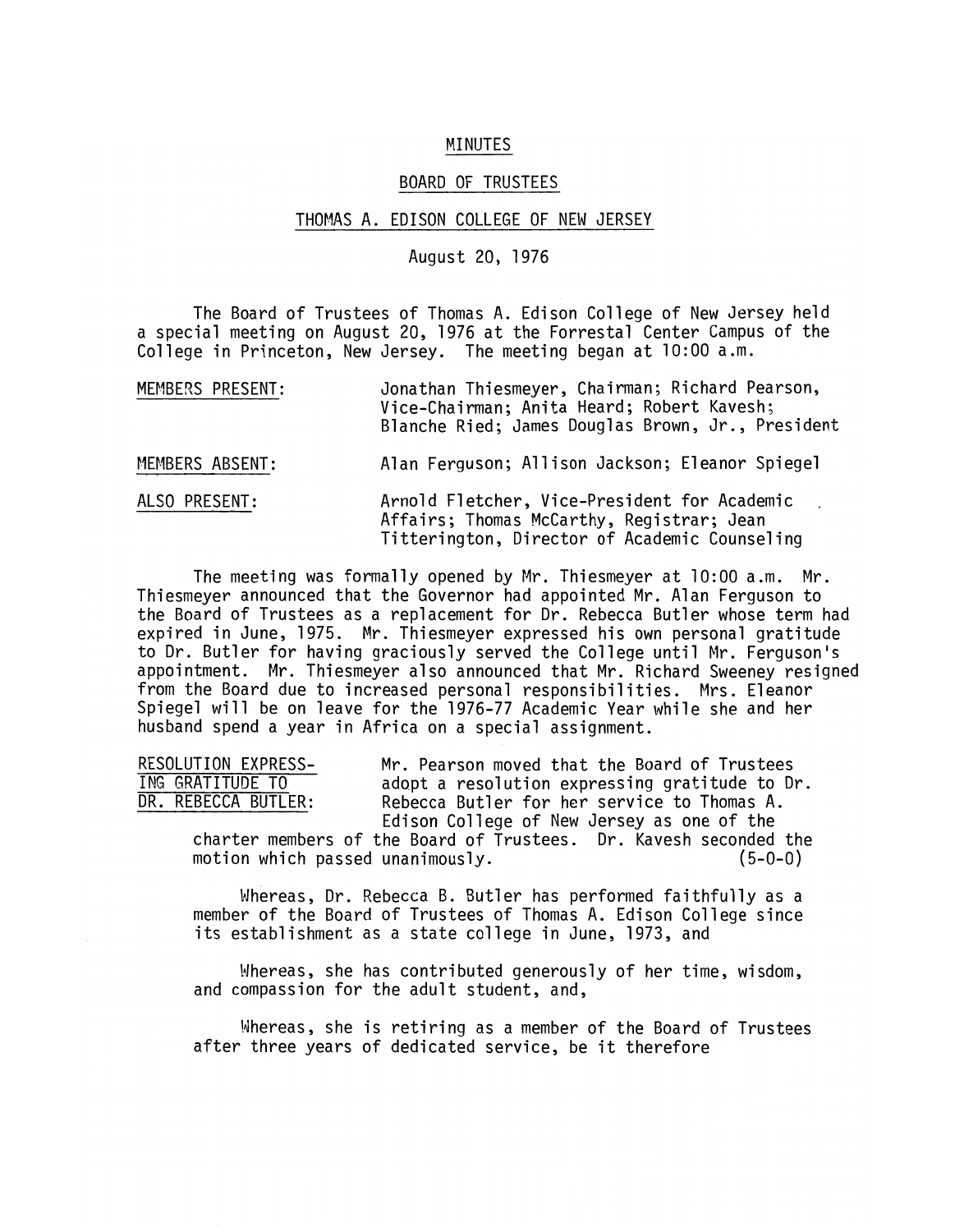**MINUTES** August 20, 1976 Page 2

Resolved, that the members of the Board of Trustees of Thomas A. Edison College express their deep appreciation to her and extend to her their best wishes for her continued success and happiness.

p

PREPARATION OF A Mr. Pearson moved that the College prepare a<br>MOMENTO TO PAST special momento to be given to Dr. Butler at MOMENTO TO PAST **Special momento to be given to Dr. Butler at a**<br>TRUSTEES: future date. A similar momento should be prefuture date. A similar momento should be pre-<br>pared for Mr. Richard Sweeney and Mr. Jules

Vogel, former members of the Board of Trustees. Seconded by Dr.<br>Kavesh, the motion passed unanimously. (5-0-0) Kavesh, the motion passed unanimously.

MINUTES APPROVED: The minutes of the June 2, 1976 meeting of the Board of Trustees were presented for approval. Mrs. Heard moved that the minutes be approved as presented.

Seconded by Mr. Pearson, the motion was approved unanimously. (5-0-0)

PRESIDENT'S REPORT: Mr. Thiesmeyer recognized President Brown for his report on the status of the College.

New Appointments: President Brown presented the resumes of Dr. Laura Adams who has been appointed Director of Liberal Arts Programs, and Ronald Czajkowski who has been appointed as Administrative Assistant to the Vice-President for External Affairs. Dr. Adams replaces Dr. McNamee who has recently been appointed President *of* Trinity College in Vermont. r1r. Czajkowski has been appointed to a new position which is funded by a grant from the Charles Edison Fund.

President Brown also presented the names of the individuals who have been appointed to serve on the Academic Council: Marla S. Batchelder (two-year unexpired term), Mary Ellen S. Capek (one-year unexpired term), Robert L. Goldberg, Mariagnes Lattimer and Agnes H. Vaughn, all full three-year terms. In addition, one member of the Academic Council, whose term expired in June,was reappointed to a full three-year term. This reappointment was inadvertently not included at the June 2 meeting.

Dr. Kavesh moved that the Board of Trustees approve the appointments. Seconded by Mr. Pearson, they were approved unanimously. (5-0-0)

Grants: The College has received a grant of \$23,500.00 from the Charles Edison Foundation. This is to cover the cost of an administrative assistant in External Affairs as well as new publicity campaigns on radio, TV and through the press.

The College expects to receive a grant from CETA to cover the cost of enrolling 200 unemployed at a total cost of \$250.00 per student. The total grant of \$80,000.00 will include the service of the Assistant Director of Counseling plus administrative costs in addition to the student fees.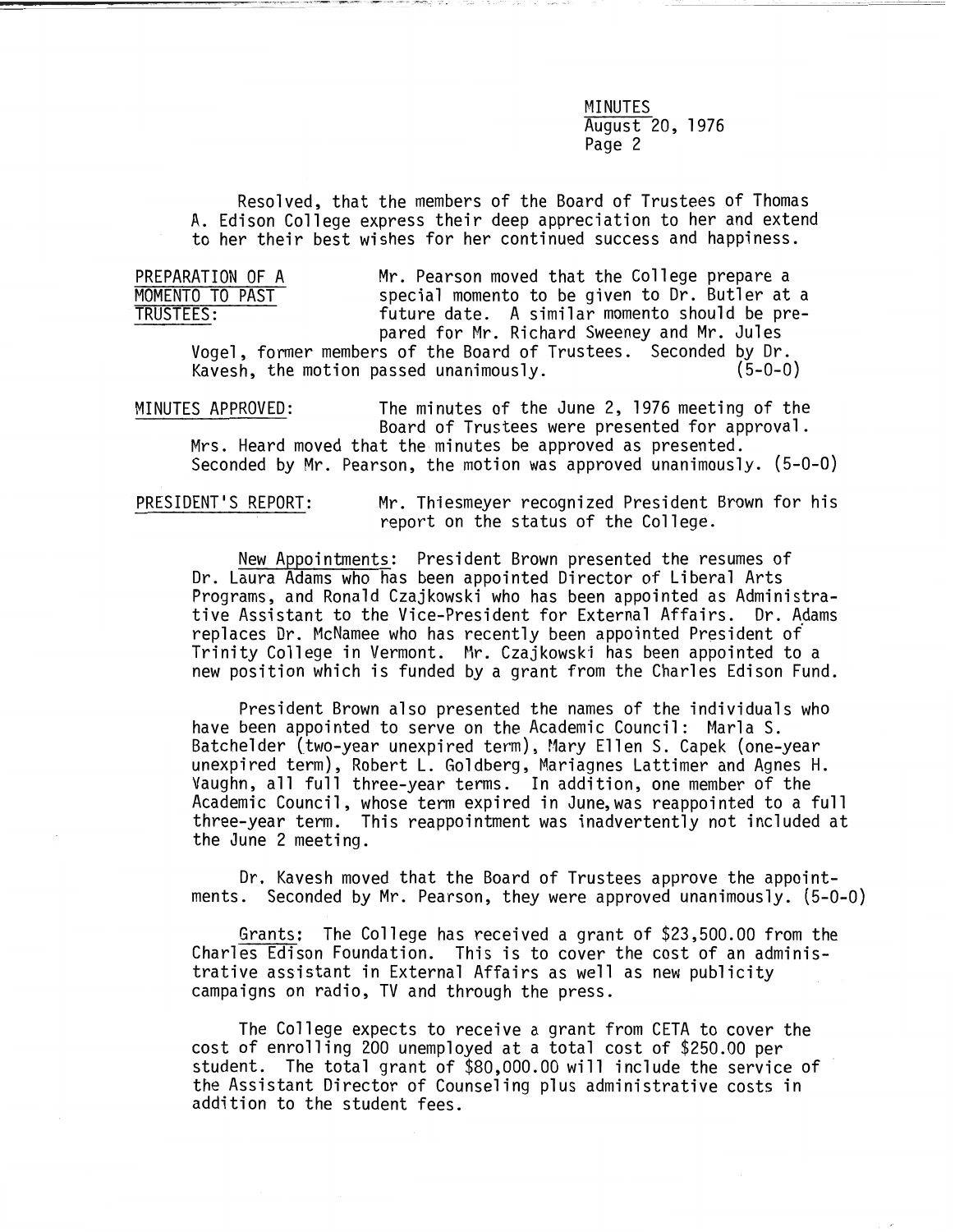MINUTES August 20, 1976 Page 3

A second CETA grant of \$70,000.00 is expected to continue the project in the prisons, working with the Garden State School District. The sponsoring of instruction will be dropped from the project; the grant will allow the College to add an additional counselor for the prison project and will cover all student fees. The counselors will report directly to the Director of Academic Counseling.

New Trustees: As reported by Mr. Thiesmeyer, the Governor has appointed Mr. Alan Ferguson to replace Dr. Butler on the Board of Trustees. Mr. Sweeney and Mrs. Spiegel have submitted their resignations from the Board. Since Mrs. Spiegel will be returning to New Jersey within a year, Mr. Thiesmeyer has written to her to ask her to reconsider her action since it takes over a year to appoint replacements. When she returns, she would be able to resume her duties as a Trustee with the historical knowledge of being on the Advisory Council and the Board of Trustees. A replacement for  $Mr.$ Sweeney should be sought from the southern part of the state since there is now only one Trustee from that area. Mr. Thiesmeyer asked the Trustees to think about possible replacements for Mr. Sweeney but to discuss the availability with the individual before submitting the individual's name for consideration.

Calendar of Meetings: President Brown indicated that the College has set up a calendar of meeting dates for the various councils and committees of the College as well as the dates of the Board of Trustees meetings. The next Commencement of the College will take place in September, 1977. This is being done to remove the Commencement from the traditional mid-May to mid-June rush of commencements. The ceremony will honor all who received the degree during the previous year.

REVIEW OF MIDDLE President Brown and Mr. Thiesmeyer reviewed with<br>STATES EVALUATION the Trustees the action taken by the Middle State STATES EVALUATION the Trustees the action taken by the Middle States<br>REPORT: SASSOCIATION Association to defer acting on the request for Association to defer acting on the request for accreditation. The staff of the College is of the opinion that there is a misunderstanding by the Association of the Evaluating Team's report. The staff also feels that the changes recommended by the Team can be placed into effect in a much shorter period of time than suggested by the Association (two years).

Dr. Dorothy Peterson who was Acting Executive Director of the Association visited the College in July to review the alternatives. She indicated that the two-year recommendation was not an absolute one but that an earlier reconsideration can be done. Robert Kirkwood will be returning as Executive Director of the Association in September and will be meeting with the staff on September 10.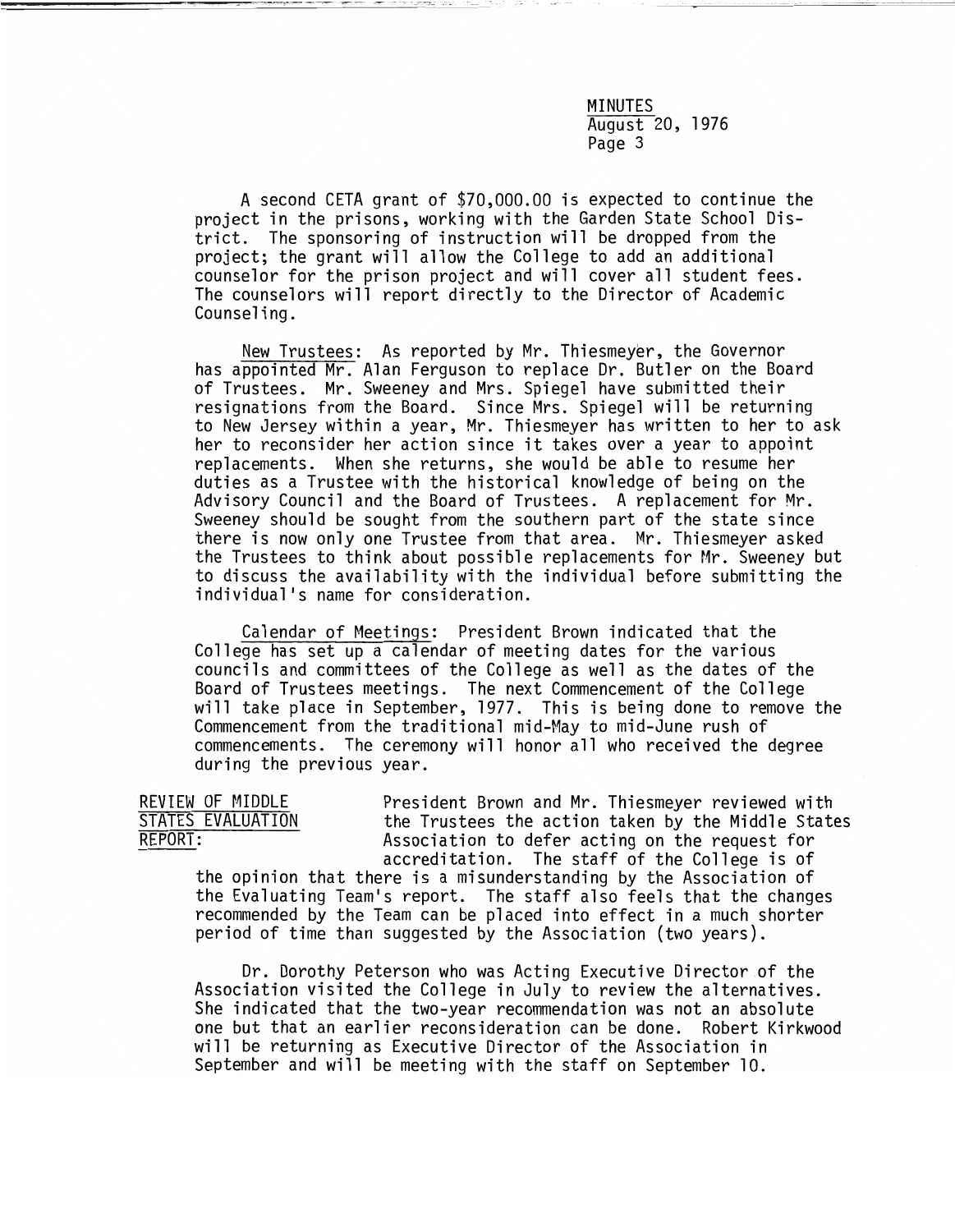MINUTES August 20, 1976 Page 4

Mr. Pearson noted that the primary strategy should be to concentrate on the weaknesses pointed out in the report and to work closely with the Association. The College should not apply for reconsideration earlier than two years if the Association's staff feels that it is opportune.

Discussion centered on the concerns expressed by the Evaluating Team, especially the centrality of the Academic Programs. President Brown pointed out that the services to enrolled students by the Office of Academic Affairs will be expanded by the addition of Program Advisors to work directly with the students. Two of these advisors are currently serving as Individual Assessment Advisors. recruited for September with an additional two advisors for FY 78.

The Trustees reaffirmed that the three major divisions of the College under the President are the Office of Academic Affairs, the Office of Academic Counseling and the Office of the Registrar. The Counseling and Registrar function are not subordinate to Academic Affairs.

President Brown stated that the College has reviewed its procedures for Cooperative Programs and has made changes in emphasis. The counseling and individual student services will be stressed rather than the encouragement of teaching situations.

PRIORITIES Within the discussion on the Middle States Report,<br>SETTING: The key item discussed was the setting of prioriti the key item discussed was the setting of priorities through long-range planning. Mr. Pearson pointed out that the Trustees must exert leadership in this area. It is important to have the mechanism for planning and priority setting in operation, but not necessarily a five-year plan. Goals should be set by the Trustees for implementation within three to five years with a review each year.

Mr. Thiesmeyer stated that there are several areas of concern for the Trustees. The Trustees should move beyond the Mission Statement and see what type of goals should be set. The setting of goals should be an action of the full Board, not a sub-committee. Dr. Kavesh suggested that the Trustees use the September meeting as a time for goal setting. Mr. Thiesmeyer suggested that the staff list briefly what they see as goals for the College. These would be used as a basis of discussion at the September meeting. Areas of concern are: counseling; academic programs; articulation with the higher education community; types of access for students; the national role of the College.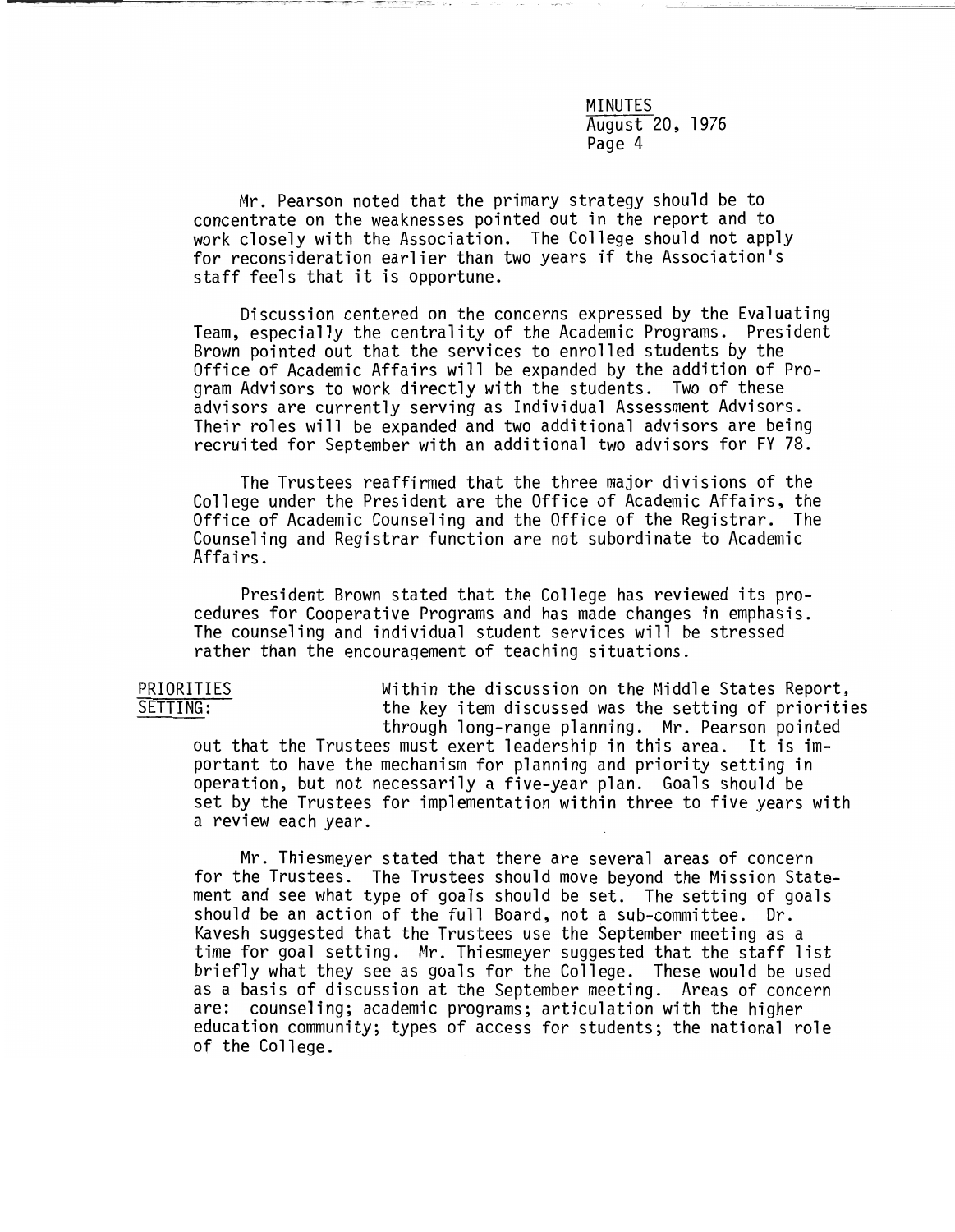MINUTES August 20, 1976 Page 5

It was decided that a block of time, up to two hours, be reserved to discuss the goals and priorities which will guide the College to 1980. These goals would represent academic programs, counseling, student access, and articulation. The staff will be asked to prepare a one-sheet statement on each area. Staff proposals should be sent early enough to give the Trustees time to consider the various proposals.

BACHELOR OF Mr. Thiesmeyer recognized Dr. Fletcher for a<br>SCIENCE DEGREE meport on the status of the Bachelor of Scie SCIENCE DEGREE report on the status of the Bachelor of Science<br>APPROVED: Degree. A detailed description of the degree Degree. A detailed description of the degree was provided in advance. The Trustees had

several questions about the specific requirements, especially the oral expression requirement. After some discussion, Dr. Kavesh moved that the Bachelor of Science degree be approved without implementing the oral expression requirement. Seconded by Mr.<br>Pearson, the motion passed unanimously. (5-0-0) Pearson, the motion passed unanimously.

The meeting adjourned for an hour for a lunch break and reconvened in the afternoon at 1:15 p.m.

REPORT OF THE The Finance Committee met for an hour prior to<br>FINANCE the Trustees meeting to go over the proposed FINANCE the Trustees meeting to go over the proposed<br>
COMMITTEE: FY 78 budget. The FY 77 budget which was FY 78 budget. The FY 77 budget which was approved last fall had been cut by the Department of Higher Education and by the legislature. The operating budget for FY 77 reflects those changes.

APPROVAL OF The FY 77 operating budget calls for a two-thirds FY 77 OPERATING increase in enrollments. Inquiries are up over<br>BUDGET: 100% and enrollments have increased almost 100% 100% and enrollments have increased almost 100% over the weekly average. Mr. Pearson moved that the FY 77 operating budget be approved. Seconded by Dr. Ried, the  $motion$  passed unanimously.

PROPOSED BUDGET FOR The proposed budget for FY 78 calls for a greater<br>FY 78: The proposed budget for FY 78 calls for a greater<br>increase, proportionally, in State appropriations increase, proportionally, in State appropriations compared with the increase in student fees. New

enrollments and counseling contacts are projected at a 20% increase over FY 77. A new fee schedule for FY 78 has been proposed, including an upper-division registration fee (enrollment fee). Other new fees may be mandated by the Department or Board of Higher Education.

Any reduction in staff due to lack of State funding would be made in counseling non-enrolled students. The Counseling Network is seen as a statewide service, encouraged by the Department of Higher Education. President Brown outlined the schedule for budget approval: The College proposes the budget to the Department of